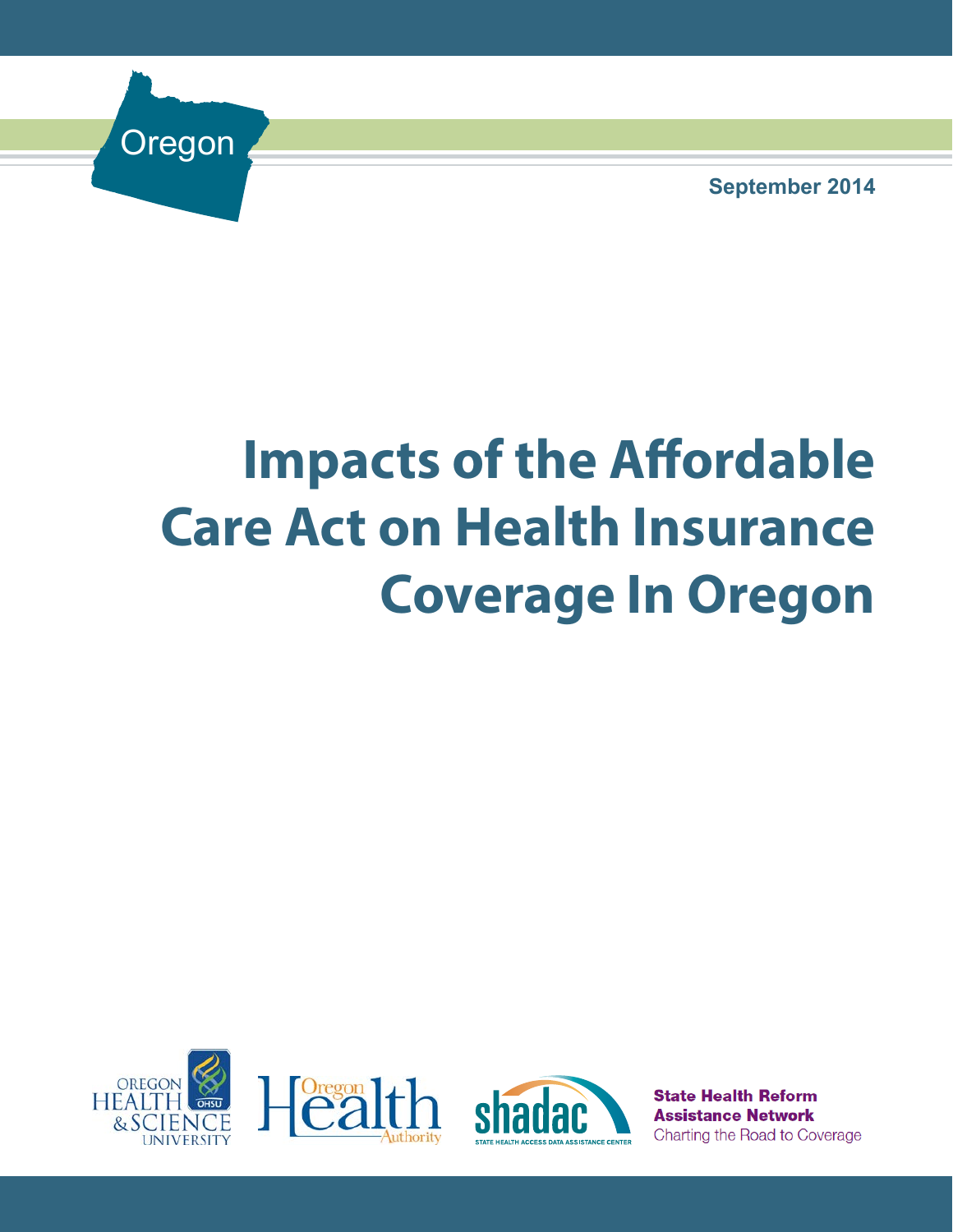# **Executive Summary**

Between October 2013 and April 2014 access to health insurance in Oregon expanded in two ways leading to unprecedented changes in insurance coverage in Oregon. First, the state extended Medicaid coverage to many previously ineligible low-income adults. Second, the state created a health insurance marketplace that provided a resource where individuals could learn what they are eligible for, explore financial assistance options available to them, and compare commercial plans.

Researchers from the Oregon Health & Science University (OHSU) and the Oregon Health Authority (OHA), in consultation with the State Health Access Data Assistance Center (SHADAC) at the University of Minnesota, analyzed the impact of these policies on health insurance coverage, shown in Table 1, with a key objective of estimating the number of uninsured individuals in Oregon after the policy changes.

The major findings of this report are as follows:

- Between June 30, 2013 and June 30, 2014, the **number of uninsured Oregonians fell by approximately 348,000 individuals**, or approximately 63 percent.
- This decline in the number of uninsured was driven in large part by the Medicaid Expansion, which saw **participation in the Oregon Health Plan increase by over 360,000 individuals**, or 59 percent.
- We also observed a **20 percent increase in participation in private non-group health plans**, primarily coming through Cover Oregon, the health insurance exchange.
- Increased access to public and nongroup insurance was partially offset by **2 percent declines in enrollment in large and small group plans** (including Associations/Trust plans).

|                                 |           | <b>Number of people</b> | Percent of population |          |          |
|---------------------------------|-----------|-------------------------|-----------------------|----------|----------|
|                                 | June 30.  | June 30.                | Percent               | June 30. | June 30, |
|                                 | 2013      | 2014                    | Change                | 2013     | 2014     |
| <b>Type of insurance</b>        |           |                         |                       |          |          |
| <b>Private</b>                  |           |                         |                       |          |          |
| Group                           | 1,894,438 | 1,847,500               | $-2.5%$               | 48.2%    | 46.6%    |
| Non-group                       | 180,883   | 217,563                 | 20.3%                 | 4.6%     | 5.5%     |
| <b>Total, Private</b>           | 2,075,321 | 2,065,063               | $-0.5%$               | 52.8%    | 52.1%    |
| <b>Public insurance</b>         |           |                         |                       |          |          |
| OHP and Other Medicaid Programs | 613,782   | 975,717                 | 59.0%                 | 15.6%    | 24.6%    |
| Medicare                        | 690,962   | 718,940                 | 4.0%                  | 17.6%    | 18.1%    |
| <b>Total, Public</b>            | 1,304,744 | 1,694,657               | 29.9%                 | 33.2%    | 42.8%    |
| <b>Uninsured</b>                |           |                         |                       |          |          |
| Uninsured                       | 550,000   | 201,794                 | $-63.3%$              | 14.0%    | 5.1%     |
| <b>Total population</b>         | 3,930,065 | 3.961,514               |                       |          |          |

#### Table 1. Shifts in Oregon Health Insurance Coverage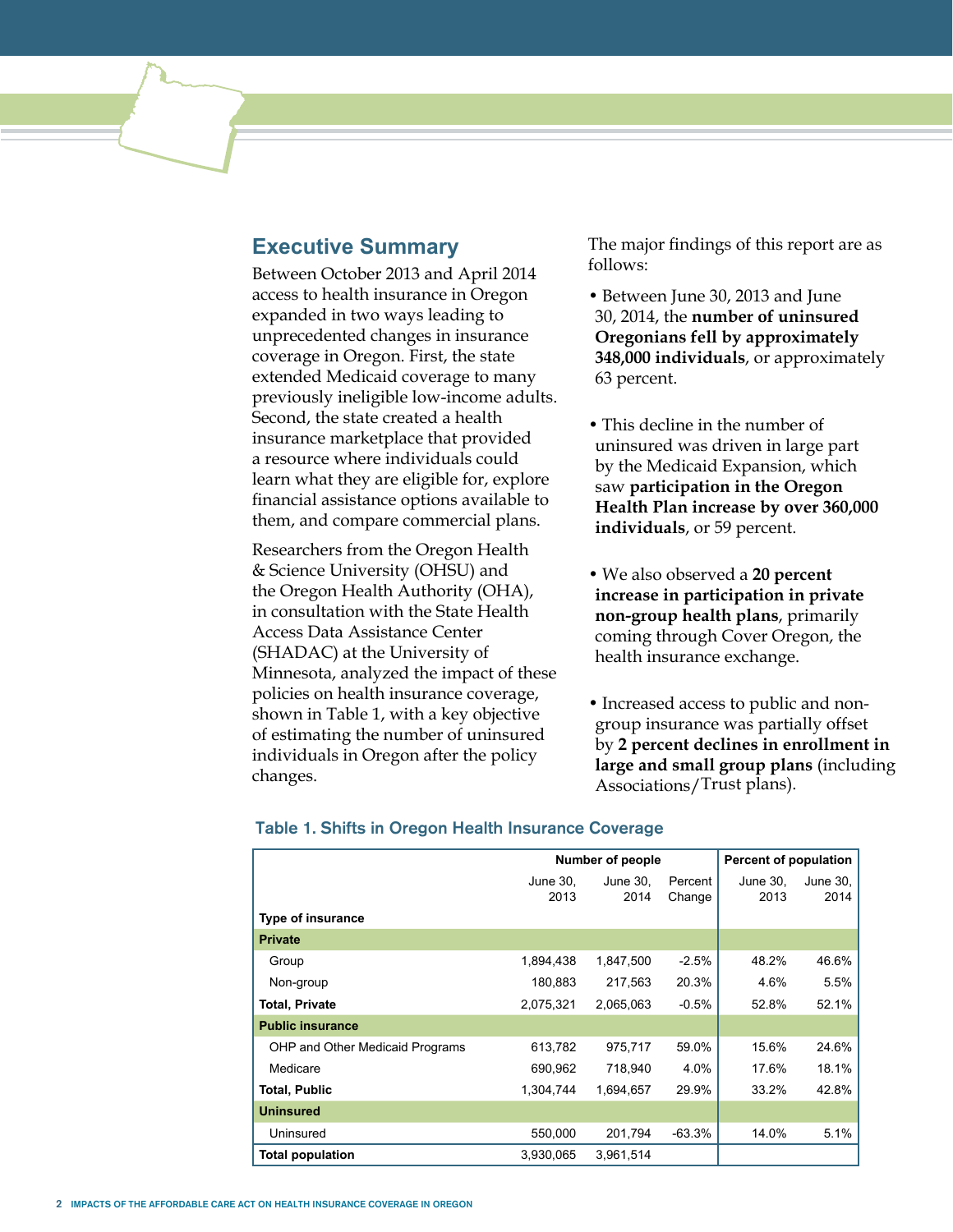# **Introduction**

A key objective of the Affordable Care Act (ACA) was to increase health insurance, and the legislation included a number of measures to accomplish this goal. For example, carriers are no longer allowed to deny coverage on the basis of pre-existing medical conditions, and most individuals are now required by law to have coverage or be subject to a tax penalty. The ACA also provided the possibility for states to make Medicaid available to more people. Oregon took action to leverage these measures so that, starting January 1, 2014, the maximum number of people could have access to health insurance. In Oregon (as in many other states) access to health insurance was expanded by extending Medicaid coverage to many previously ineligible adults with income less than 138 percent of the federal poverty line; and second, through the establishment of a health insurance marketplace where consumers would be able to purchase private insurance plans and receive income-based financial assistance.

Oregon was one of 27 states to accept federal funding to expand access to the Oregon Health Plan (OHP), the state's Medicaid program. Oregon also received a waiver from the Centers for Medicare and Medicaid Services that allowed for a "Fast-Track" enrollment. OHA pre-screened and recruited Medicaid qualified participants of the Supplemental Nutrition Assistance Program (SNAP) and parents of children enrolled in the OHP. Fast-Track enrollment complemented other outreach efforts and by the second quarter of 2014 OHP enrollment had

increased by approximately 360,000 individuals, compared to a year earlier.

Cover Oregon was established as the state's health insurance marketplace. While technical challenges prevented individuals from enrolling online in one sitting, other means, including a manual application process implemented with the Oregon Health Authority, use of agents and community partners, and an extended open enrollment period allowed nearly 80,000 individuals to find coverage through the marketplace; and where they were determined to be eligible, Cover Oregon also directed consumers to OHP. Through April 2014, 80 percent of these consumers received tax credits and cost-sharing subsidies.<sup>1</sup>

While increased Medicaid enrollment and marketplace participation suggest growth in coverage among the previously uninsured, information on the uninsured population typically comes from population surveys such as the Current Population Survey (CPS), the American Community Survey (ACS), or the state-sponsored Oregon Health Insurance Survey (OHIS). However, the earliest of these will not be available until the second half of 2015. To provide a more timely assessment of the impact of the ACA on health insurance coverage (and account for shifts between types of coverage), analysts with the Oregon Health & Science University (OHSU) and the Oregon Health Authority (OHA) collected health insurance enrollment data from commercial and public payers for June 30, 2013 and June 30, 2014. Using a method developed by, and in consultation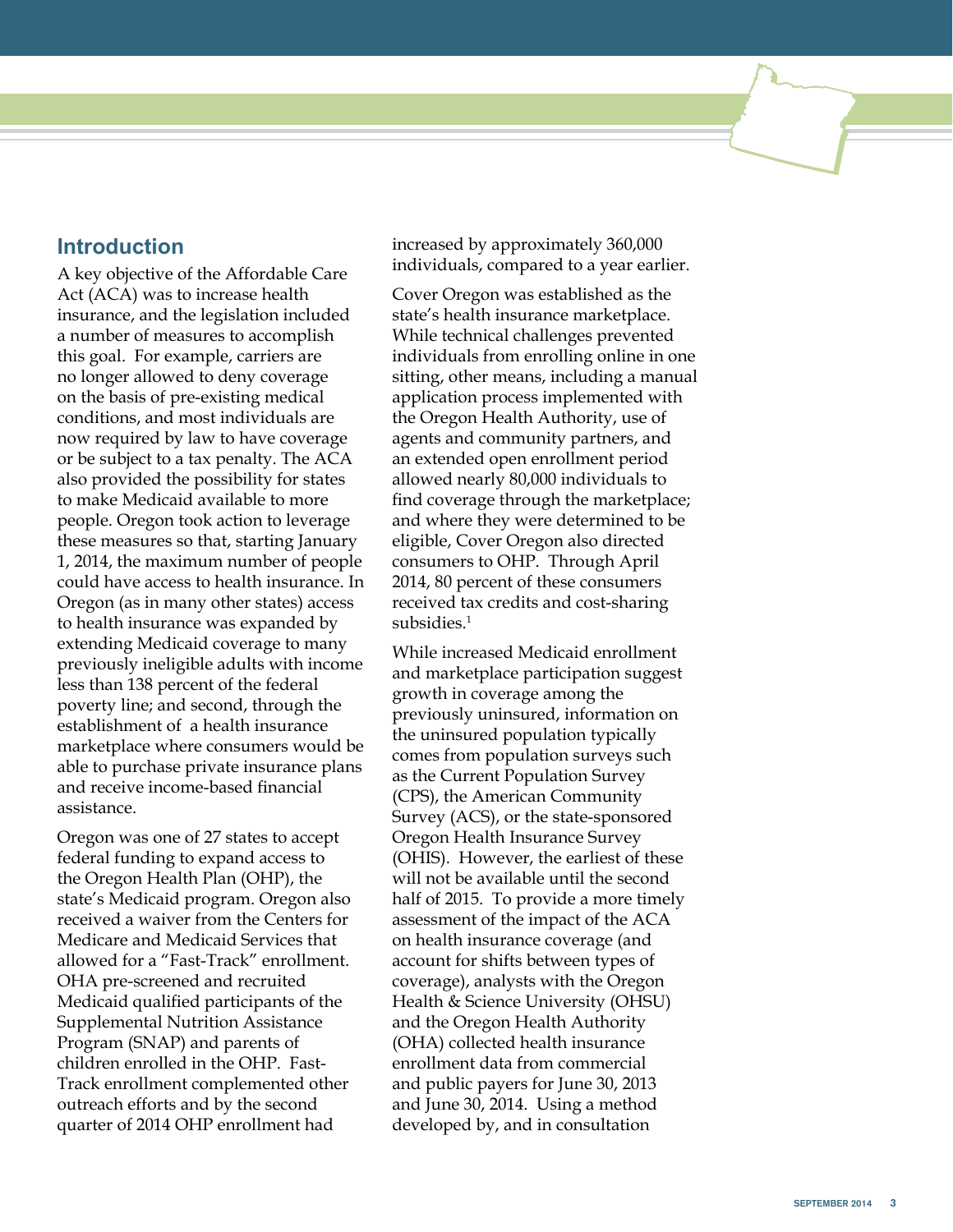with, the State Health Access Data Assistance Center (SHADAC), these data provide snapshots of Oregon's coverage landscape. The two points in time capture the impact of the Medicaid expansion, the extended open enrollment period associated with Cover Oregon, and other ACA and non-ACA factors that may have influenced access to health insurance. This report describes the methods used to calculate the size of the uninsured population and shows the changes in enrollment across types of coverage in Oregon.

## **Methodology**

The methodology used for this analysis is adapted from a method developed by SHADAC to estimate the impact of the ACA on coverage in Minnesota and is similar to a technique that has been used by the State of Minnesota to estimate the distribution of health insurance for more than a decade.<sup>2</sup> This approach accounts for the health insurance coverage status of the state's entire population at two points in time. It uses information from private and public payers on the number of residents enrolled in their health plans, survey data on the uninsured, and population

estimates to show gains and losses in coverage. The model has been adapted to accommodate Oregon data sources, which are different from those available in Minnesota.

The analysis starts with the total population of the state at each point in time and then accounts for the number of people with each type of health insurance coverage for which data are available. These types of coverage are listed in Figure 1.

#### Data Sources

The primary source of coverage information for commercial carriers comes from the Oregon Department of Consumer and Business Services (DCBS). Insurers, certain Oregon Public Entities, and licensed Third Party Administrators (TPA) are required to submit information regarding the number of Oregon lives covered by individual or group insurance products on a quarterly basis; information which is then available to the public.<sup>3</sup> Carriers report enrollment by market segment: large group, small group, Associations/ Trusts and Multiple Employer Welfare Arrangements (MEWAs), individual policies (including, after 2014, those purchased through Cover Oregon), and some self-insured medical plans

#### Overview: SHADAC Method

- 1. Assemble data by coverage type at two points in time
- 2. Estimate unknown sources of coverage in time period 1 as residual from total population
- 3. Estimate growth in this piece from time 1 to time 2
- 4. Compare gains and losses by type of coverage to estimate change in uninsured population between time 1 and time 2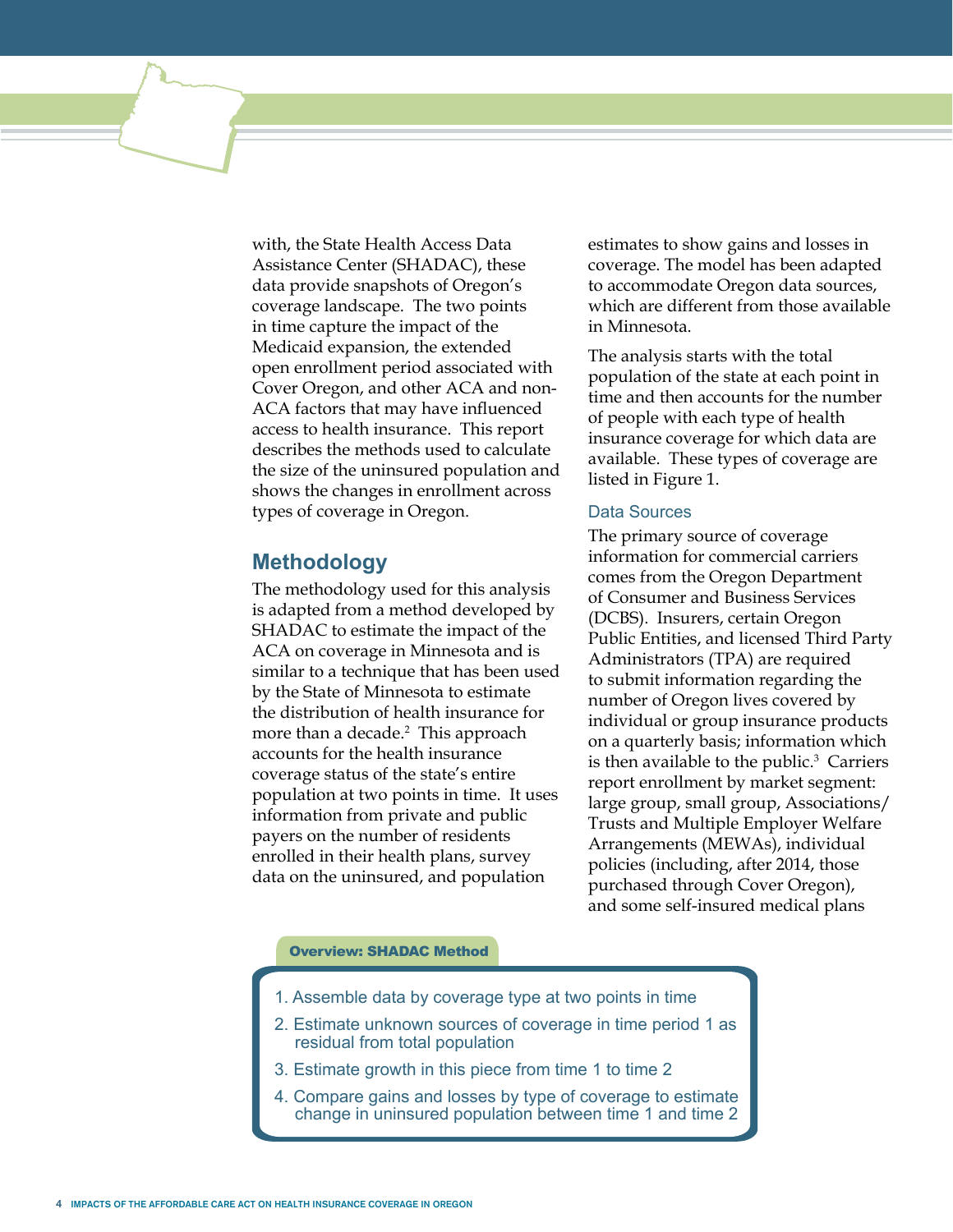

(specifically, those for which the insurer or TPA provides administrative services).

DCBS is a unique resource, relative to other states, for information regarding commercial insurance coverage. However, there are two important caveats about these data. First, individual carriers are sometimes late to submit. As of this printing, there were only a handful of late reporters and their combined market shares, based on previous quarters' filings, amount to less than one percent of observed enrollment. Nevertheless, our estimates adjust for these missing reporters.<sup>4</sup> Second, all submitted reports are subject to revisions. While these have been typically minor, in 2014 the reporting format was modified (primarily to accommodate marketplace enrollment) and these changes were associated with some confusion and subsequent revisions among reporters in the firstquarter data. The data used for this analysis covers second quarter of 2014 and these issues appear to have been largely worked out, but nonetheless the

figures may be revised at a later date.<sup>5</sup>

Information on enrollment in state Medicaid programs comes from OHA. Medicare information comes from the monthly Medicare Advantage State/County Penetration Reports, prepared by the Center for Medicare and Medicaid services (CMS).<sup>6</sup> Individuals who had dual eligibility for both Medicare and Medicaid programs were excluded (but left in the Medicare totals), to avoid double counting.7 In addition, Medicaid eligibility redetermination may result in revisions to monthly eligibility totals.<sup>8</sup> The 2014 Medicaid enrollment figure is adjusted for the forecasted impact of redetermination, but it may be revised.

The baseline estimated number of uninsured individuals living in Oregon comes from the 2013 Oregon Health Insurance Survey (OHIS), for which approximately 9,000 households completed interviews between January and May of that year. In addition to detailed questions on health insurance coverage, other topics included access to and utilization of health care.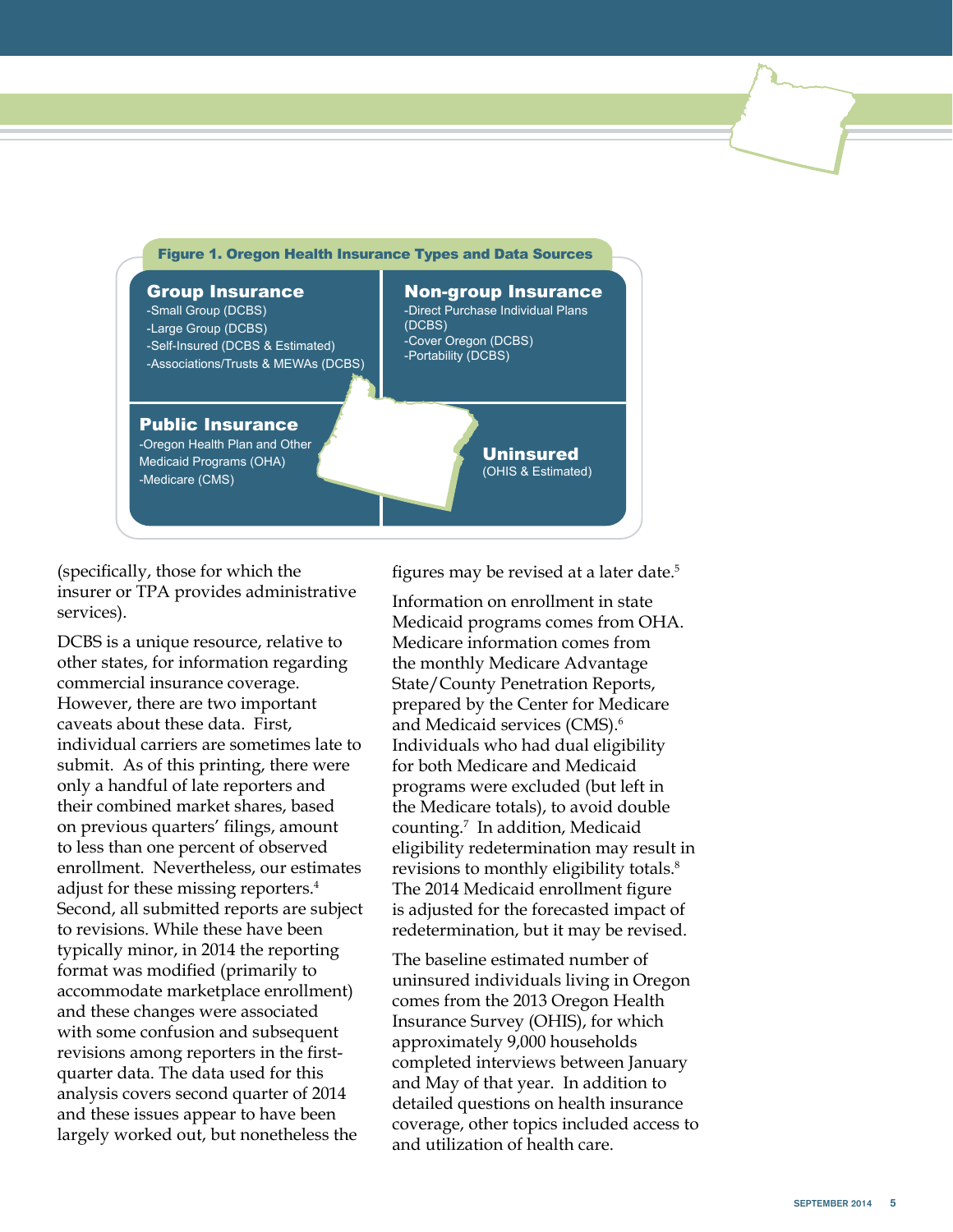Total Population comes from the U.S. Census Bureau.<sup>9</sup> Oregon's population was estimated to be 3,930,065 as of July 1, 2013, the most recent figure available. The average three-year growth rate (0.8 percent) was used to forecast the statewide population for July 1, 2014.

#### Estimating Gaps in Data Availability

Self-insured plans that are not administered by an insurer or third party administrator are not required to report to DCBS.<sup>10</sup> Therefore, only a portion of total enrollment in selfinsured plans is observed.11 To estimate the unobserved portion in 2013, we sum enrollment in all other coverage types including the uninsured—and subtract this number from the total population. The residual, those without a coverage designation, are assumed to be enrolled in unregulated self-insured plans.12

This imputed self-insurance estimate is adjusted for coverage that switched from the un-regulated to regulated selfinsurance coverage type over the period.

This adjustment assigns 50 percent of the change in observed self-insured to be due to switches from the unobserved category. The 50 percent parameter is estimated by analyzing carrier level data and assuming 3% of any carrierlevel growth is due to new enrollment and that growth in excess of that is due to switches of entire employer groups from the unobserved category. The imputed self-insurance number is also adjusted for changes in the number of people with Medicaid and commercial coverage.13

# **Health Insurance Coverage in Oregon**

The number of uninsured individuals in 2013 was estimated to be approximately 550,000, or 14 percent of the total population. Using this baseline and the SHADAC method, we estimate that the number of uninsured individuals in Oregon declined to roughly 202,000 in June 2014, or 5.1 percent of the population. This represents a decrease

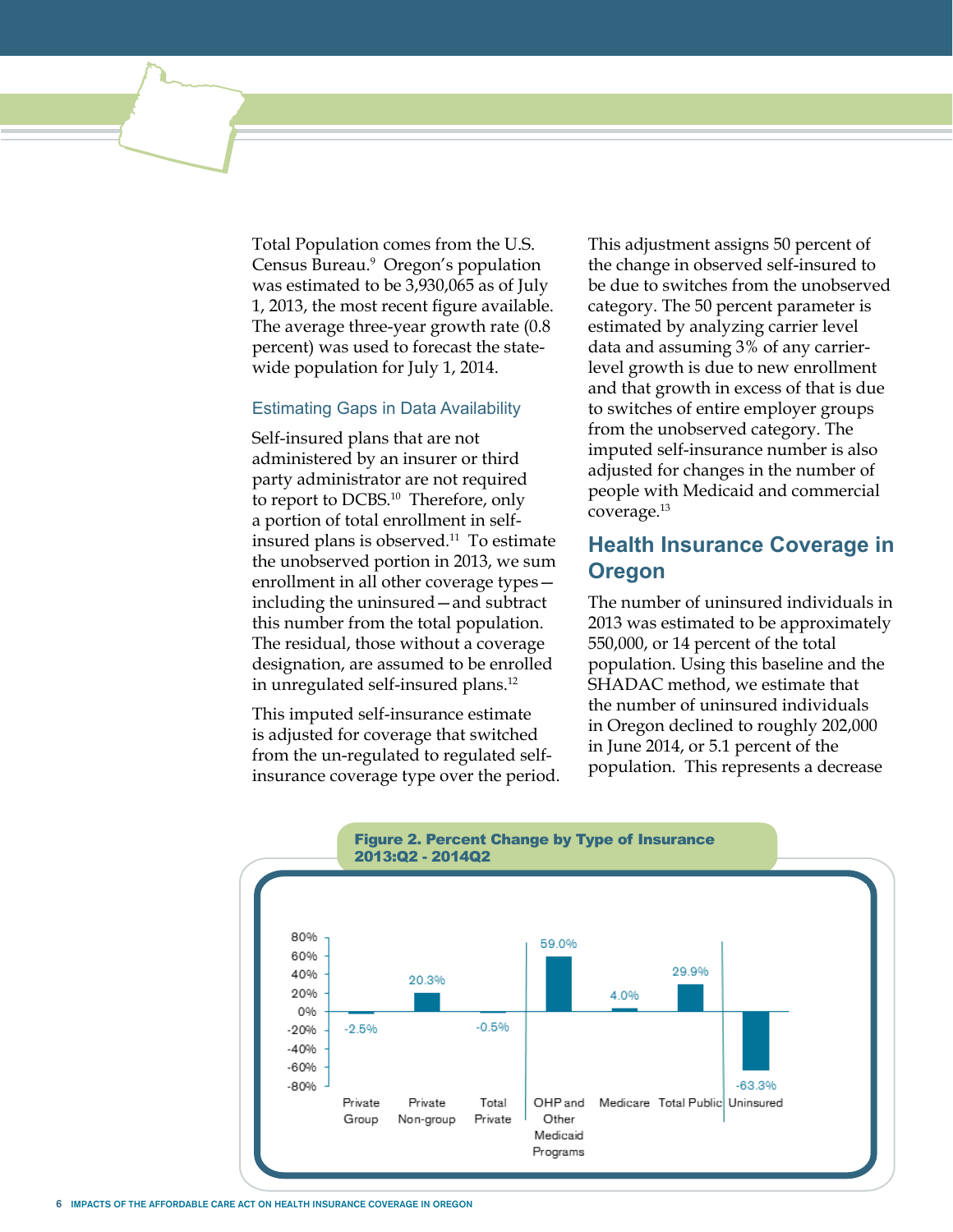|                                        |             | <b>Number of people</b> |                   |           |          | <b>Percent of population</b> |  |
|----------------------------------------|-------------|-------------------------|-------------------|-----------|----------|------------------------------|--|
|                                        | June 30,    | June 30,                |                   |           | June 30. | June 30,                     |  |
| <b>Type of insurance</b>               | 2013        | 2014                    | <b>Difference</b> | % Change  | 2013     | 2014                         |  |
| <b>Private</b>                         |             |                         |                   |           |          |                              |  |
| Group                                  |             |                         |                   |           |          |                              |  |
| Small group                            | 193,323     | 175,410                 | $-17,913$         | $-9.3%$   | 4.9%     | 4.4%                         |  |
| Large group                            | 651,666     | 634,872                 | $-16,794$         | $-2.6%$   | 16.6%    | 16.0%                        |  |
| Self-insured, DCBS reporters           | 740,960     | 790,564                 | 49,604            | 6.7%      | 18.9%    | 20.0%                        |  |
| Self-insured, imputed                  | 162.096     | 128.518                 | $-33,578$         | $-20.7%$  | 4.1%     | 3.2%                         |  |
| <b>Associations &amp; Trusts</b>       | 146,393     | 118,135                 | $-28,258$         | $-19.3%$  | 3.7%     | 3.0%                         |  |
| <b>Total, Group</b>                    | 1,894,438   | 1,847,500               | $-46,938$         | $-2.5%$   | 48.2%    | 46.6%                        |  |
| Non-group                              |             |                         |                   |           |          |                              |  |
| Direct purchase                        | 167,308     | 140,994                 | $-26,314$         | $-15.7%$  | 4.3%     | 3.6%                         |  |
| Cover Oregon                           | $\mathbf 0$ | 76,569                  | 76,569            | <b>NA</b> | 0.0%     | 1.9%                         |  |
| Portability                            | 13,575      | $\Omega$                | $-13,575$         | $-100.0%$ | 0.3%     | $0.0\%$                      |  |
| Total, Non-group                       | 180,883     | 217,563                 | 36,680            | 20.3%     | 4.6%     | 5.5%                         |  |
| <b>Total, Private</b>                  | 2,075,321   | 2,065,063               | $-10,258$         | $-0.5%$   | 52.8%    | 52.1%                        |  |
| <b>Public insurance</b>                |             |                         |                   |           |          |                              |  |
| <b>OHP and Other Medicaid Programs</b> | 613,782     | 975,717                 | 361,935           | 59.0%     | 15.6%    | 24.6%                        |  |
| Medicare                               | 690,962     | 718,940                 | 27,978            | 4.0%      | 17.6%    | 18.1%                        |  |
| <b>Total, Public</b>                   | 1,304,744   | 1,694,657               | 389,913           | 29.9%     | 33.2%    | 42.8%                        |  |
| <b>Uninsured</b>                       |             |                         |                   |           |          |                              |  |
| <b>Uninsured</b>                       | 550,000     | 201,794                 | $-348,206$        | $-63.3%$  | 14.0%    | 5.1%                         |  |
| <b>Total population</b>                | 3,930,065   | 3,961,514               | 31,449            |           |          |                              |  |

#### Table 2. Shifts in Oregon Health Insurance Coverage

of 63 percent in the uninsured rate. This drop in the number of uninsured individuals was due primarily to the increased Medicaid enrollment and in lesser part to increased enrollment in non-group plans. Figure 2 shows changes in enrollment by type of coverage.

Table 2 presents a detailed breakdown of enrollment at the two points in time and calculates the percentage change for each type of insurance over the period.

# **Private Group Insurance**

#### Small & Large Group

This category is comprised of individuals covered by fully-insured small group (less than 50 employees) and large group plans. Between June 2013 and June 2014, enrollment in small group plans fell by over 9 percent, or roughly 18,000 lives. This is in fact the continuation of a downward trend that begins in the first quarter of 2010, the first quarter for which DCBS data for this market segment is available. Enrollment in large group plans fell by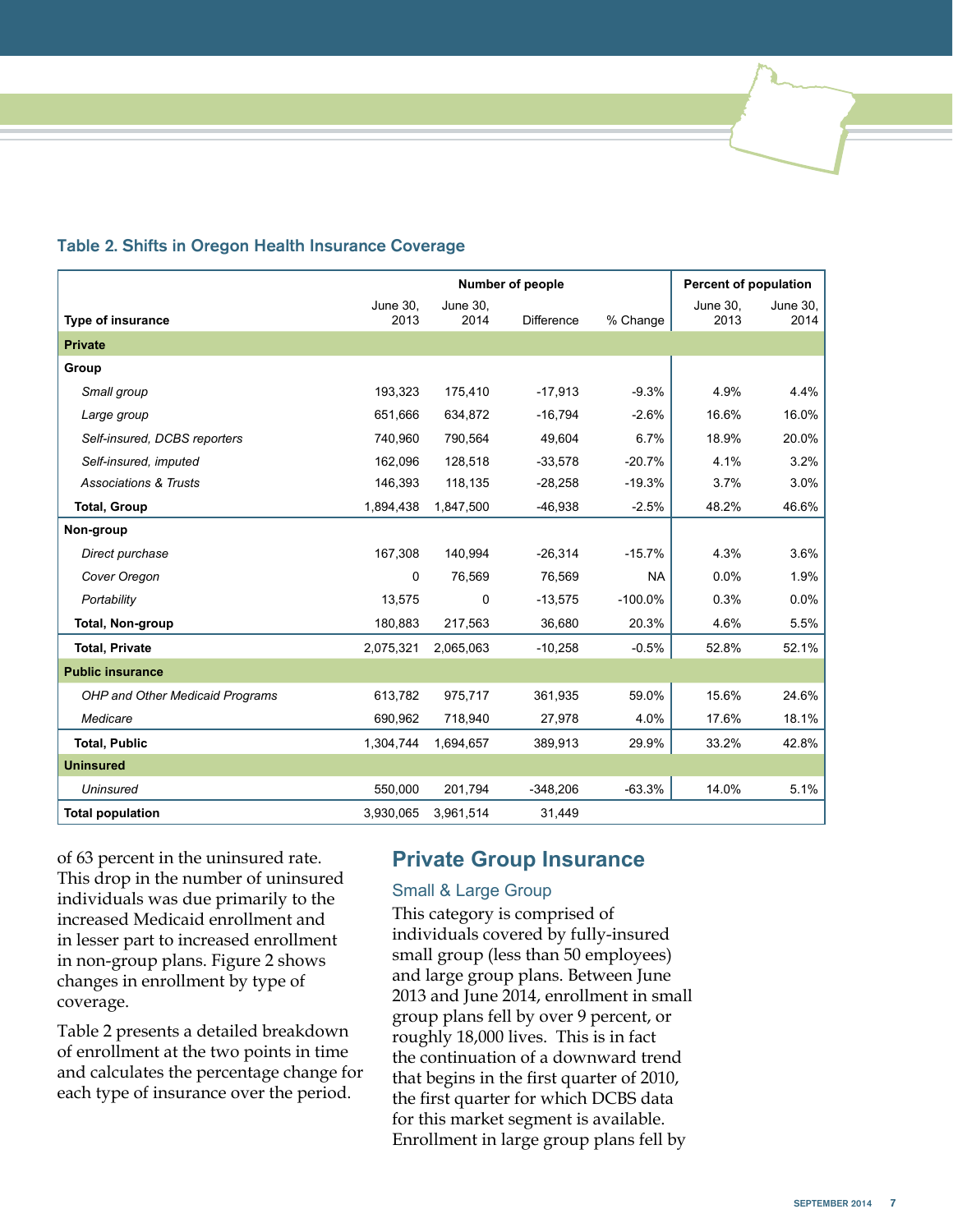roughly 17,000 lives, but given the size of their market share (approximately 17 percent of the population, compared to just under 5 percent in small group plans) this translated into a decline of 2.6 percent for this market segment.

#### Self-Insured

Enrollment in self-insured medical plans is reported to DCBS by both insurers and TPAs providing administrative services on behalf of those plans. Oregon Public Entities (OPEs), such as municipalities, also report their coverage figures. Enrollment in these reported self-insured plans represents the largest source of private coverage in Oregon at roughly 20 percent. Between 2013 and 2014, participation in these reported plans increased by almost 7 percent.

Participation in self-administered selfinsured plans for 2013 is imputed as the difference between the total population and the sum of enrollment in observed sources and the number of uninsured individuals. In 2013, this amounts to approximately 162,000 individuals, or 4.1 percent of the total population. To arrive at a total for 2014, this estimate is adjusted downward from the initial estimated number to account for plans that switched to using an insurer or TPA.14 It is also adjusted for dual coverage in Medicaid and commercial plans, which will make it appear too large.

#### Associations/Trusts and MEWAs

The smallest segments of private group coverage are the Association/Trusts and MEWA plans. These are plans established by two or more unrelated employers in order to provide health

and other benefits to employees who are not subject to collective bargaining agreements. Enrollment in these plans experienced the greatest proportional decline in enrollment, from 146,000 to 118,000 covered lives, a drop of almost 20 percent.

## **Private Non-group Insurance**

Non-group coverage includes individual plans purchased either directly from the carrier or through Cover Oregon. Carriers report enrollment in these plans to DCBS according to their origination. In 2013, nearly 170,000 individuals were covered by direct purchase plans. By 2014, overall enrollment in individual plans, whether purchased inside or outside of the exchange, grew by 20 percent to a combined total of 217,000 lives. As of June 30, 2014, Cover Oregon had generated nearly 77,000 new enrollments.

Portability plans provide coverage to individuals under certain conditions such as switching jobs or retiring.<sup>15</sup> In 2013, enrollment in these plans was just under 14,000 individuals, or 0.3 percent of the population. With the implementation of the insurance exchange and the ACA prohibition on coverage denial for pre-existing conditions, this type of plan ceased to operate in Oregon.

#### **Public Insurance**

#### Oregon Health Plan, Other Medicaid Programs and Medicare

Between 2013 and 2014, enrollment in state coverage increased nearly 60 percent, or roughly 360,000 individuals. This represents, by far, the largest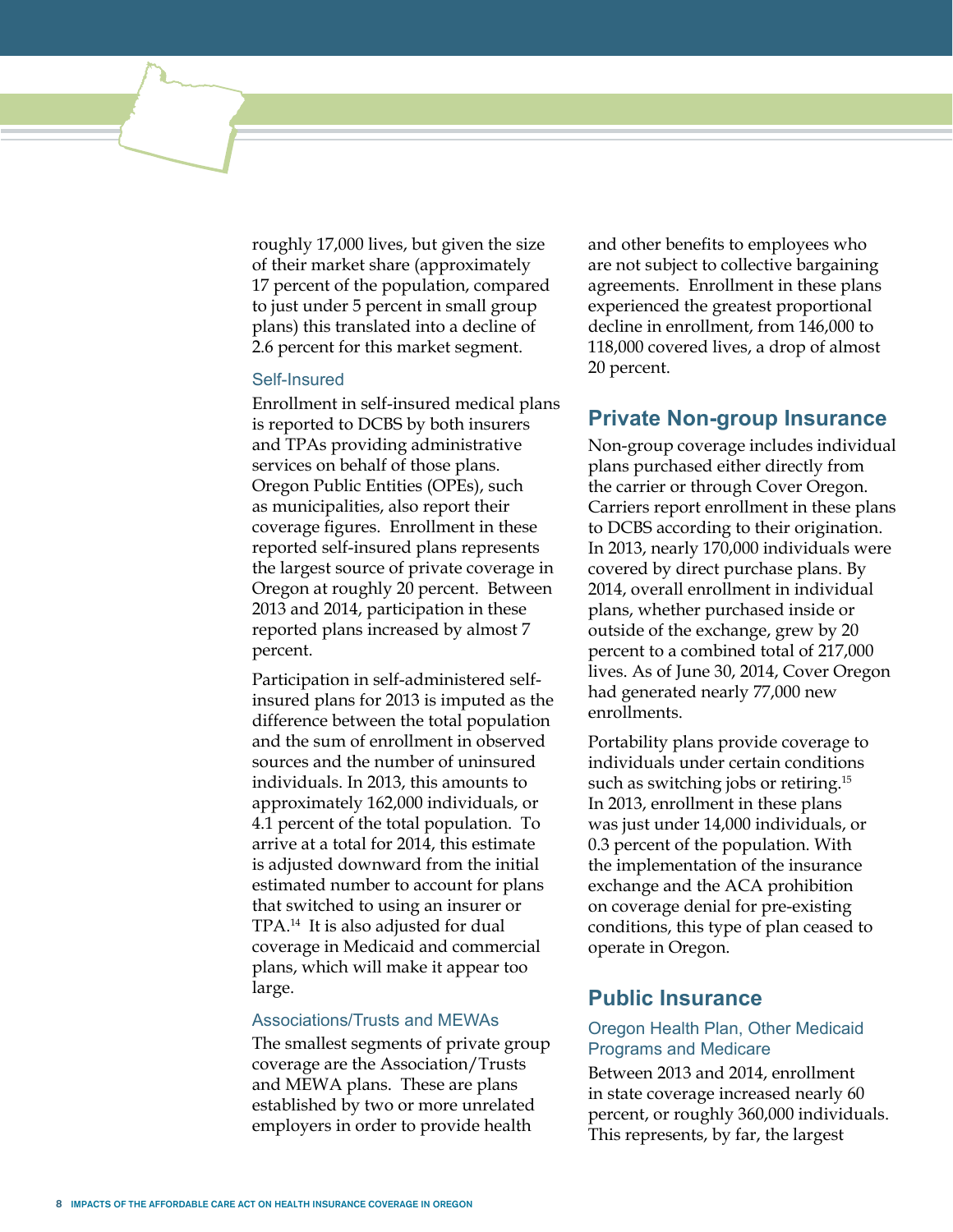enrollment increase among each of the market segments, and, as of June 2014, nearly a quarter of the total population is covered by state-administered health insurance. Medicare Fee-for-service (FFS) and Medicare Advantage account for roughly 18 percent of the total population. Enrollment for this segment increased by 4 percent, or approximately 28,000 lives, between 2013 and 2014.

## **Discussion**

The insurance numbers in this report are based on an approach using administrative data sources. These sources are updated more quickly than traditional survey methods. Oregon is one of only a few states that collect comprehensive health insurance enrollment information from its insurers and TPAs. These data sources make it possible to implement this approach with a greater degree of confidence than would otherwise be possible.

The primary limitation of the study methodology relates to the accuracy of two assumptions needed for the calculation. First, the approach implicitly assumes the percentage of people with multiple forms of commercial coverage is consistent over time.16 Due to the structure of the model, if this percentage increases in 2014, the uninsured rate will be higher than reported. Similarly, if the percentage decreases in 2014 compared to 2013, the uninsured rate will be lower than reported here. Second, the imputed self-insured estimate assumes that 50 percent of the increase in DCBSreported self-insured enrollment comes from (imputed) unregulated selfinsured plans (primarily those that are

self-administered). This percentage was based on observed enrollment changes by carrier. Due to the structure of the model, if the percentage is higher than 50 percent, the uninsured rate will be larger than reported. Similarly, if the percentage is lower than 50 percent, the uninsured rate will be smaller than reported.

These estimates show a significant drop in the number of uninsured individuals in Oregon. This change is driven by the substantial increase in enrollment in the Oregon Health Plan as well as the increase in private non-group coverage through Cover Oregon. The modest decline in enrollment in private group plans offset these gains.

While there are no other estimates for Oregon that are limited to the period after open enrollment, Gallup reported that between 2013 and the first half of 2014, the average uninsured rate among all adults (18 and over) in Oregon had fallen by 5.4 percentage points, from 19.4 to 14 percent.17,18 At the national level, the Urban Institute reported that, over the same time period covered by our analysis, the uninsured rate among non-elderly (18 to 64) adults fell from 18.5 to 13.9 percent, a 4.6 point drop. The drop of 8.9 percentage points from this study in Oregon is reflective of the fact that Oregon led the nation in the percentage increase in enrollment in its Medicaid program.<sup>19</sup>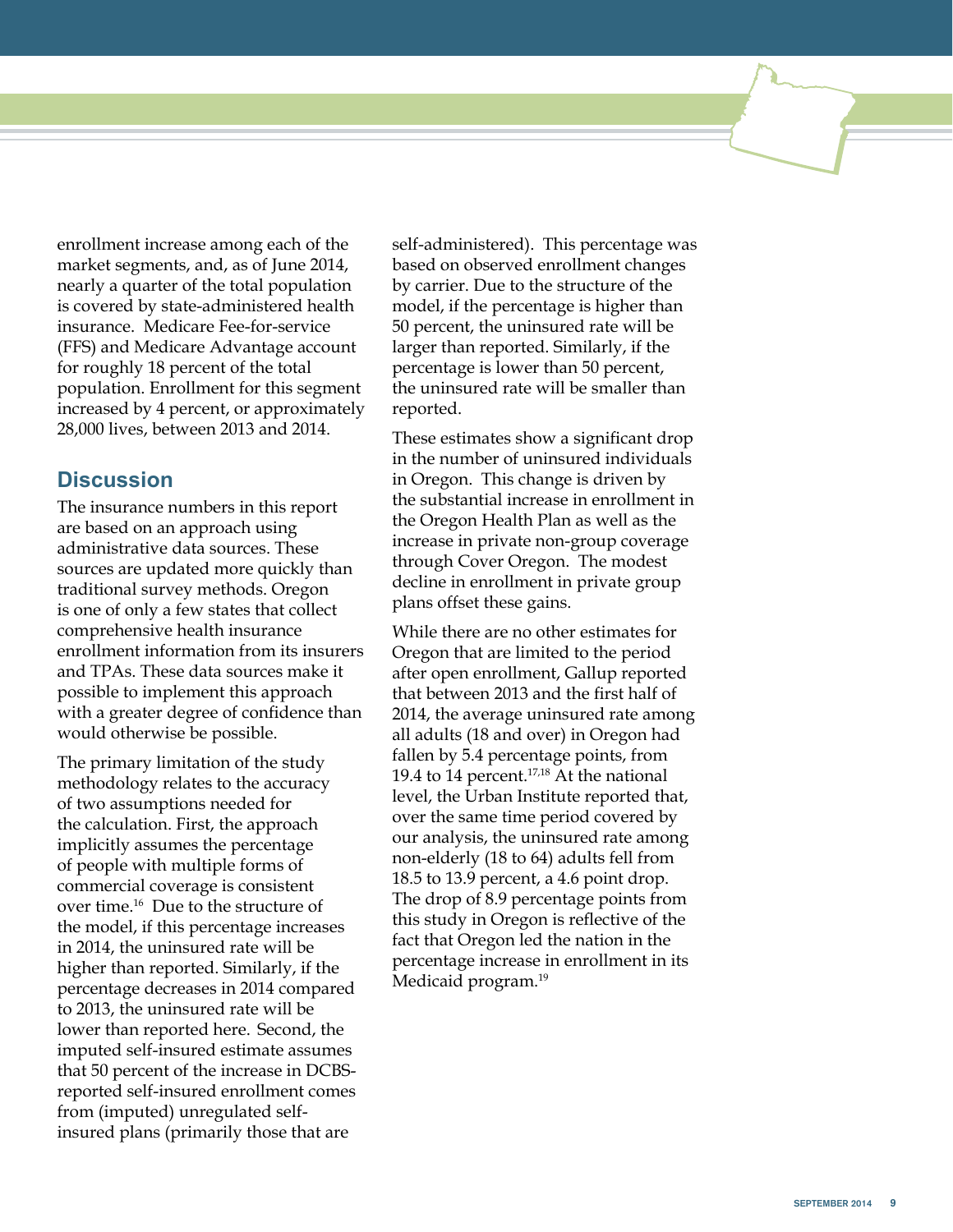# **Acknowledgements**

Several people provided valuable assistance with the data and analysis: Elizabeth Klicker at DCBS; Richard Gonzalez at Cambia Health Solutions, and Chris Coon, Steven Broich, Cindy Lacey, Kimberly Yee, Sata Hackenbruck, and Kim Mounts, all with the Oregon Health Authority. Gretchen Morley and Russell Voth, formerly of OHA, also provided valuable feedback.

# **ENDNOTES**

1 Department of Health and Human Services. "Addendum to the Health Insurance Marketplace Summary Enrollment Report for the Initial Annual Open Enrollment Period." Accessed August 28, 2014 at http://aspe. hhs.gov/health/reports/2014/MarketPlaceEnrollment/Apr2014/ib\_2014Apr\_enrollAddendum.pdf

2 http://www.shadac.org/MinnesotaCoverageReport

3 http://www.oregon.gov/DCBS/insurance/insurers/other/Pages/quarterly-enrollment-reports.aspx

4 We adjust for missing carriers using the enrollment they reported for the previous quarter.

5 Data reported here were accessed on September 10, 2014.

6 http://www.cms.gov/Research-Statistics-Data-and-Systems/Statistics-Trends-and-Reports/ MCRAdvPartDEnrolData/MA-State-County-Penetration.html

7 The 2014 number is preliminary estimate of total coverage, reported enrollment is adjusted to account for the anticipated effect of later verification and redetermination processes.

<sup>8</sup> As determined by the Forecasting Unit of OHA. In Oregon, individuals must reapply for medical assistance on a yearly basis. Redetermination refers to the process by which each month the eligibility of any number of Medicaid enrollees is reevaluated. Some members may have their coverage ended at that time if they are determined to be no longer eligible, for example because of an increase in income. Others who fail to respond in time also have their benefits terminated. Disqualified individuals may reapply and, if found eligible, their benefits are reinstated. Moreover, those who submit information within 90 days of their closure date may have benefits restored back to the day after closure (ultimately resulting in no break in coverage). In this way monthly enrollment totals are subject to revisions after the fact.

9 U.S. Census Bureau, Population Division. "Table 1. Annual Estimates of the Population for the United States, Regions, States, and Puerto Rico: April 1, 2010 to July 1, 2013 (NST-EST2013-01). December 2013. Accessed June 30, 2014 at http://www.census.gov/popest/data/state/totals/2013/index.html

 $10$  Specifically, self-insured, self-administered plans are exempt from state regulation under the Employee Retirement Income and Security Act (ERISA).

 $11$  Types of self-insured plans for which enrollment is reported are public entities, such as municipal governments, and those administered by a third party.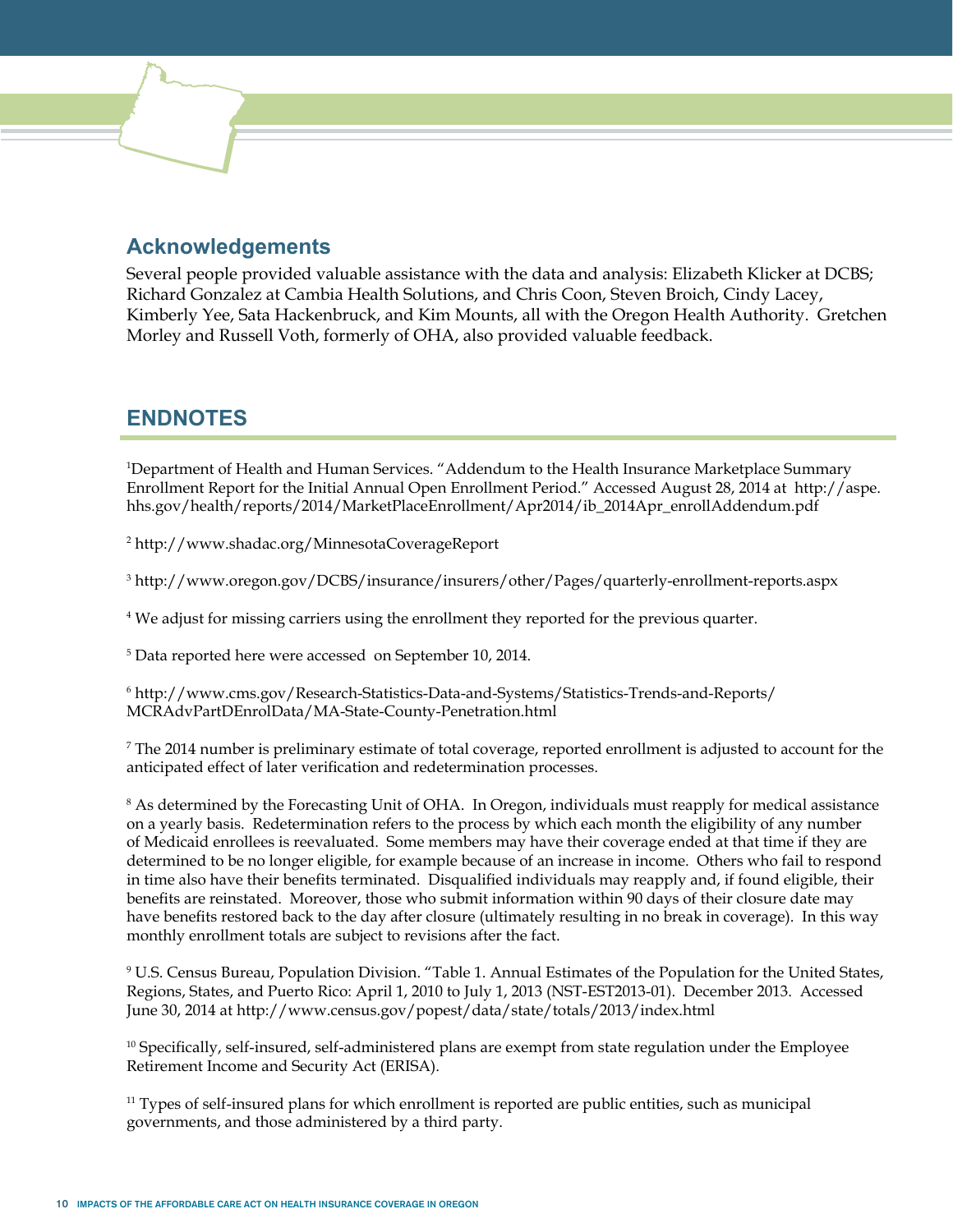# **ENDNOTES**

 $12$  In other words, the estimated number of people covered by self-insured plans is the number that are "left" over" after accounting for all other categories (including the uninsured). Importantly any errors or imprecision in the other coverage types are captured in this category.

<sup>13</sup> Because dual coverage tends to make the imputed self-insurance number appear large, due to the residual method described above, we subtract from it an amount equal to the increase in people with dual coverage. This amount is estimated by applying the dual coverage rate between commercial and Medicaid (1.8%), calculated from the APAC data in 2013 to the combined enrollment in commercial and Medicaid plans in 2014. The dual coverage is converted into persons by dividing by 2 and subtracting from the imputed self-insurance number.

<sup>14</sup> This adjustment assigns 50% of the increase in the DCBS reported self-insured as losses from the imputed category. The 50% figure was calculated by analyzing carrier-level changes in self-insurance enrollment and assuming growth of 3% would be considered normal and any increases above that amount could be attributed to entire groups switching their self-insurance type.

<sup>15</sup> Not included separately are state- and federally-financed high risk pools. These were administered by a commercial insurer and as a result, enrollment in these plans is included in the DCBS individual category.

<sup>16</sup> Analysis of APAC data suggests that the number of people with multiple sources of commercial coverage (aside from those with Medicaid and commercial plans, who are accounted for) is low, roughly 4 percent among all individuals with any commercial coverage, and consistent over time. SHADAC, reviewing the survey data from the Survey of Income and Program Participation, found the rate to be closer to 2 percent.

<sup>17</sup> Gallup. "Arkansas, Kentucky Report Sharpest Drops in Uninsured Rate." Accessed August 28, 2014 at http://www.gallup.com/poll/174290/arkansas-kentucky-report-sharpest-drops-uninsured-rate.aspx

 $18$  The Gallup estimates represent the average uninsured rate over different six month periods, as opposite to point-in-time estimates presented here. Therefore the results are not directly comparable.

<sup>19</sup> As of April, 2014. Department of Health and Human Services. "Medicaid & CHIP: April 2014 Monthly Applications, Eligibility Determinations, and Enrollment Report." Accessed on 9/12/2014 at http://medicaid. gov/AffordableCareAct/Medicaid-Moving-Forward-2014/Downloads/April-2014-Enrollment-Report.pdf